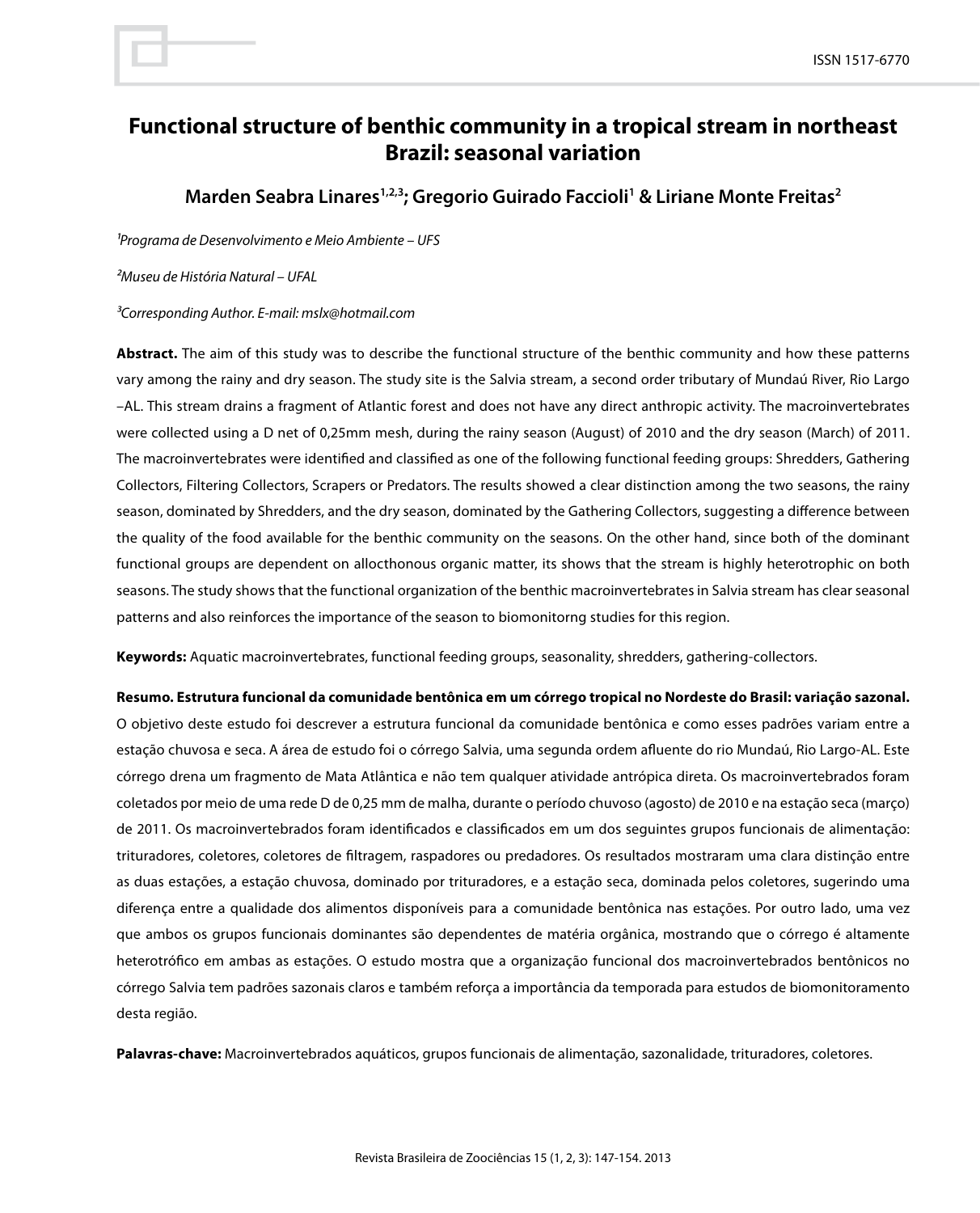### **INTRODUCTION**

Tropical rivers support a rich but incompletely known biota and an important effort should be made to develop realistic models of the structure and functioning of natural tropical streams (Toma-Nova *et al*., 2006). To characterize those ecosystems conditions, a functional approach may be more appropriate, since it is more rapid, require lesser taxonomic effort and also provide data more applicable to other systems than the taxonomic methodologies (Cummins *et al*., 2005; Santoul *et al*., 2005).

The ability to view a faunal assemblage as a collection of functional groups provides valuable insight into which food resources are prevalent, and allows one to observe how different groups of organisms respond to environmental variables (Allan & Castillo, 2007). The functional feeding group (FFG) method, which has been developed, refined and applied over the last 40 years, is based on morphological and behavioral adaptations to acquire the food resources (Cummins, 1973; Cummins, 1974; Merritt & Cummins, 1996; Cummins *et al*., 2005). This grouping reflects both convergent and parallel evolution leading to functionally similar organisms and reflects the four most important food resources found in streams: periphyton, coarse particulate organic matter, fine particulate organic matter, and animal prey (Principe *et al*., 2010).

Functional feeding classification of aquatic organisms enhances of trophic dynamics in aquatic systems, as macroinvertebrates derive their nutrition from a spatially and temporally variable system since streams and rivers are characterized by seasonal, local, and stream order differences in inputs, production, and storage of food resources (Cummins & Klug, 1979). The use of functional groups in monitoring and assessment is considered to have potential, especially for consistency in regional applications in which species composition would change but functional composition might not (POFF, 1997; Rabeni *et al*., 2005; Compim & Céréghino, 2007). It constitutes an important tool in biomonitoring programs and provides basic knowledge for the identification of policies and proposal for conservation and maintenance use of natural resources of a given area (Oliveira & Nessimian, 2010).

Studies based on macroinvertebrate feeding habits and plasticity may allow more precise results in relation to the spatial-temporal variations in the functional organization of benthic communities, which is of great ecological importance since, in combination with other monitoring procedures, the functional approach is clearly superior to the commonly used biomonitoring procedures (Chavet *et al*., 1998). Many aspects of trophic organization and food web structure and functioning can reveal fundamental properties of stream ecosystem, leading to the understanding of relationships and predicting dynamics (UEDA & MOTTA, 2007). This approach may allow more accurate assessment of water quality and ecological integrity which indeed could makes possible the application of more appropriate conservation and restoration strategies in the regional lotic ecosystems (Principe *et al*., 2010).

In the temperate zone, the pattern of FFG distribution has been related to the environmental gradient by VANNOTE et al. (1980), but ecological information about tropical species is very scarce, fundamental research on this subject is necessary (Tomanova *et al*. 2006). In Brazil the number of studies on has increased on the last decade, mainly on the south and southeast regions (eg. Callisto *et al*., 2001; Cummins *et al*., 2005; Oliveira & Nessimian, 2010; Righi-Cavallaro *et al*., 2010).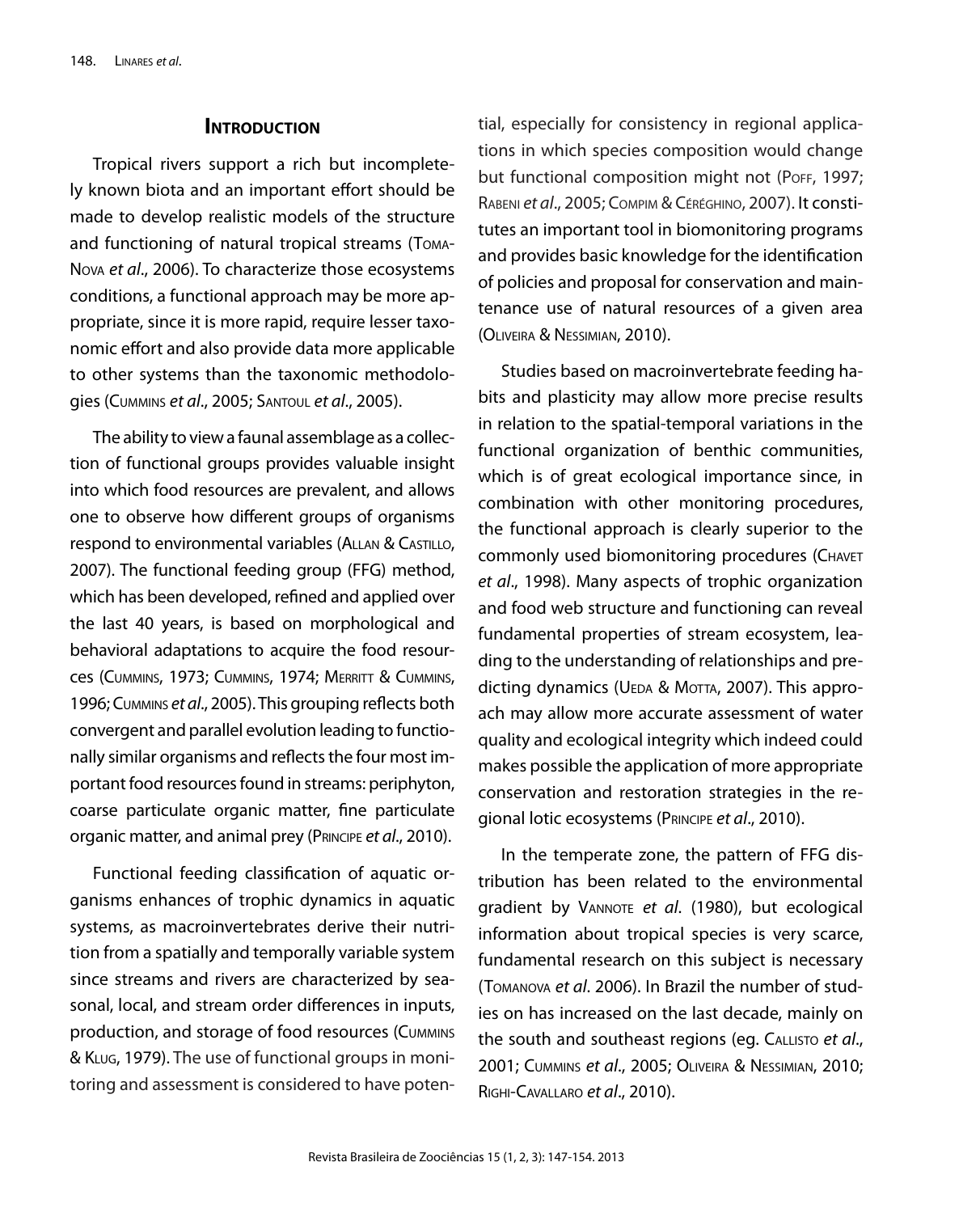The seasonality plays an important factor at the lotic ecosystems of Brazilian northeast region, as rainfall, flow and current speed are the main factor that act directly on the benthic macroinvertebrate fauna (Silveira, 2004), and there is a marked difference among the dry and rainy seasons. Under the hypothesis that the seasonality cause significant difference on the benthic community on Salvia stream, the aim of this study was to describe the functional structure of a benthic community on Salvia stream both on rainy and dry seasons.

# **Methodology**

#### *Study Area*

This study was carried out in the Salvia stream, a small water course that belongs to the Mundaú river watershed, located in Rio Largo Municipality, Alagoas. This environment is a second order stream, with a homogeneous substrate composed of sand, without rocks or algae patches.

The draining area of the Salvia stream is Mata da Sálvia, a 100 ha remnant of Atlantic forest. Its topography includes a very irregular relief, with altitude ranging between 120 m in elevation and 40 m in the valleys, and with typical native vegetation forming a canopy that filters the sunlight considerably, but also contains patches of exotic species, especially Asian bamboos (*Bambusa* sp.). Mata da Sálvia is surrounded by sugarcane plantations, a common characteristic for small Atlantic forest fragments in Alagoas (Assis, 2000). It is located in the bioclimatic zone, close to 75 biologically dry days, within the climate domain As', according to the Köppen-Geiger climate classification, with dry summers, from September to March, and rainy winters, from April to August (Assis, 2000).

The stream is kept free from mostly anthropogenic impacts, as its waters are used for irrigation and human consumption. The only exception is a small water treatment plant, located near the mouth of the river, after the forest fragment delimitation.

# **Data Collect**

Ten sampling sites were determined along the river (Table 1), with two replicates each site. To represent the two seasons of the region the samples were collected on August/2010, for the rainy season, and on March/2011, for the dry season.

**Table 1.** Location of the sampling sites on the Salvia stream.

| <b>Site</b>    |              | <b>Coordinates</b> |  |  |
|----------------|--------------|--------------------|--|--|
| 1              | S09°31'02,9" | W35°49'54,6"       |  |  |
| $\overline{2}$ | S09°31'02,9" | W35°49'56"         |  |  |
| 3              | S09°31'01,3" | W35°49'55,5"       |  |  |
| 4              | S09°31'22,4" | W35°49'34,6"       |  |  |
| 5              | S09°31'11,1" | W35°50'05,3"       |  |  |
| 6              | S09°31'27,2" | W35°50'15,8"       |  |  |
| 7              | S09°31'29,2" | W35°50'21,3"       |  |  |
| 8              | S09°31'33,4" | W35°50'33,9"       |  |  |
| 9              | S09°31'38,6" | W35°50'41,2"       |  |  |
| 10             | S10°32'16,7" | W37°14'01,7"       |  |  |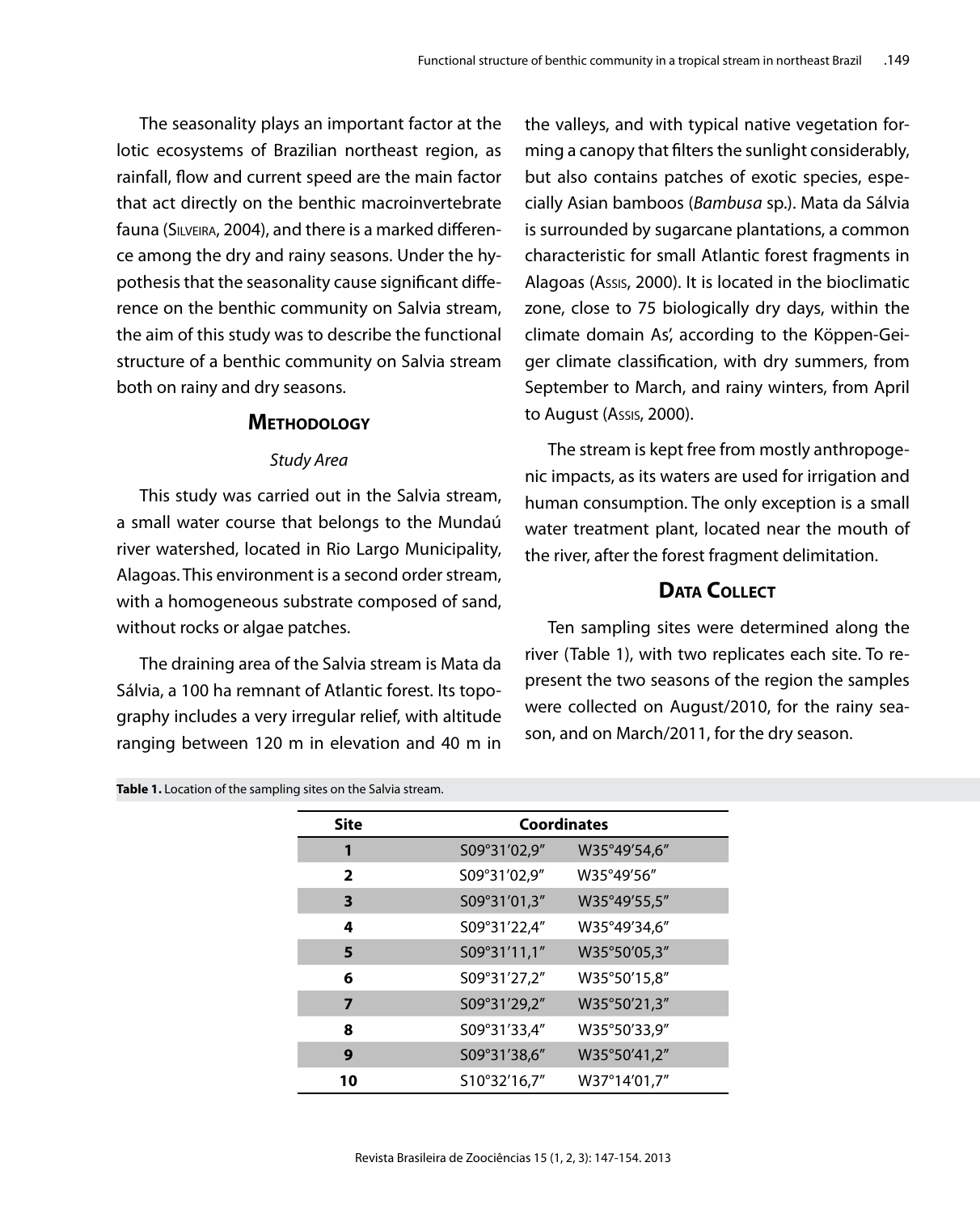The macroinvertebrates were collected using a D net (0,250mm mesh), with two sampling units at each site. All samples were preserved in 70% ethanol and the biological material was sorted using a stereomicroscope. The organisms were identified to Family level, except for Oligochaeta and Hydracarina, using specialized literature (MCCAFFERTY 1983; Mugnai *et al*. 2010).

The Functional Feeding Groups (FFG) were determined using the key presented in Cummins *et al*. (2005), which classified the macroinvertebrates as one of the following functional feeding groups: Shredders (SR) invertebrates that chews conditioned litter or live vascular plant tissue (coarse particulate organic matter); Gathering Collectors (GC), that acquire fine particulate organic matter from interstices in the bottom sediments; Filtering Collectors (FC), that capture fine particulate organic matter from the water column using silken nets and filtering fans; Scrapers (SC), who feed on algae attached on stable surfaces; Predators (PR), who feed on living prey. Each taxon is assigned to a single FFG, except for Chironomidae. For this family the key requires that 10% of the specimens to be counted as Predators and the rest as Gathering Collectors. In order to assess whether functional feeding group abundances were different among periods, a T Student test was performed using the software PAST 2.5 (Hammer *et al*., 2001).

### **Results**

A total of 743 were collected, belonging to seventeen taxa (Table 2). Chironomidae (Diptera) and Palaemonidae were the dominant taxa, consisting, respectively, of 41,05% and 36,47% of the total.

**Table 2.** Functional classification and absolute frequency of the macroinvertebrate collected in rainy (August/2010) and dry (March/2011) seasons in Salvia stream, Alagoas state.

| <b>AXAT</b>         | <b>Rainy Season</b> | <b>Dry Season</b> | FFG       |
|---------------------|---------------------|-------------------|-----------|
| <b>Turbellaria</b>  | 02                  | 03                | PR.       |
| Oligochaeta         | 03                  | 02                | GC        |
| Hydracarina         | 02                  | 03                | <b>PR</b> |
| Palaemonidae        | 245                 | 26                | <b>SR</b> |
| Calopterigidae      | 08                  | 00                | <b>PR</b> |
| Caenagrionidae      | 04                  | 01                | <b>PR</b> |
| Corduliidae         | 04                  | 10                | PR.       |
| Gomphidae           | 18                  | 15                | <b>PR</b> |
| Libellulidae        | 00                  | 03                | <b>PR</b> |
| Corixidae           | 00                  | 01                | SC        |
| <b>Hebridae</b>     | 00                  | 01                | PR.       |
| <b>Mesoveliidae</b> | 02                  | 00                | <b>PR</b> |
| <b>Baetidae</b>     | 20                  | 21                | GC        |
| Leptophlebiidae     | 12                  | 08                | GC        |
| Helicopsychidae     | 08                  | 01                | SC        |
| Chironomidae        | 35                  | 270               | GC/PR     |
| <b>Tipulidae</b>    | 02                  | 07                | <b>PR</b> |
| Elmidae             | 02                  | 04                | GC        |
| Total               | 367                 | 376               |           |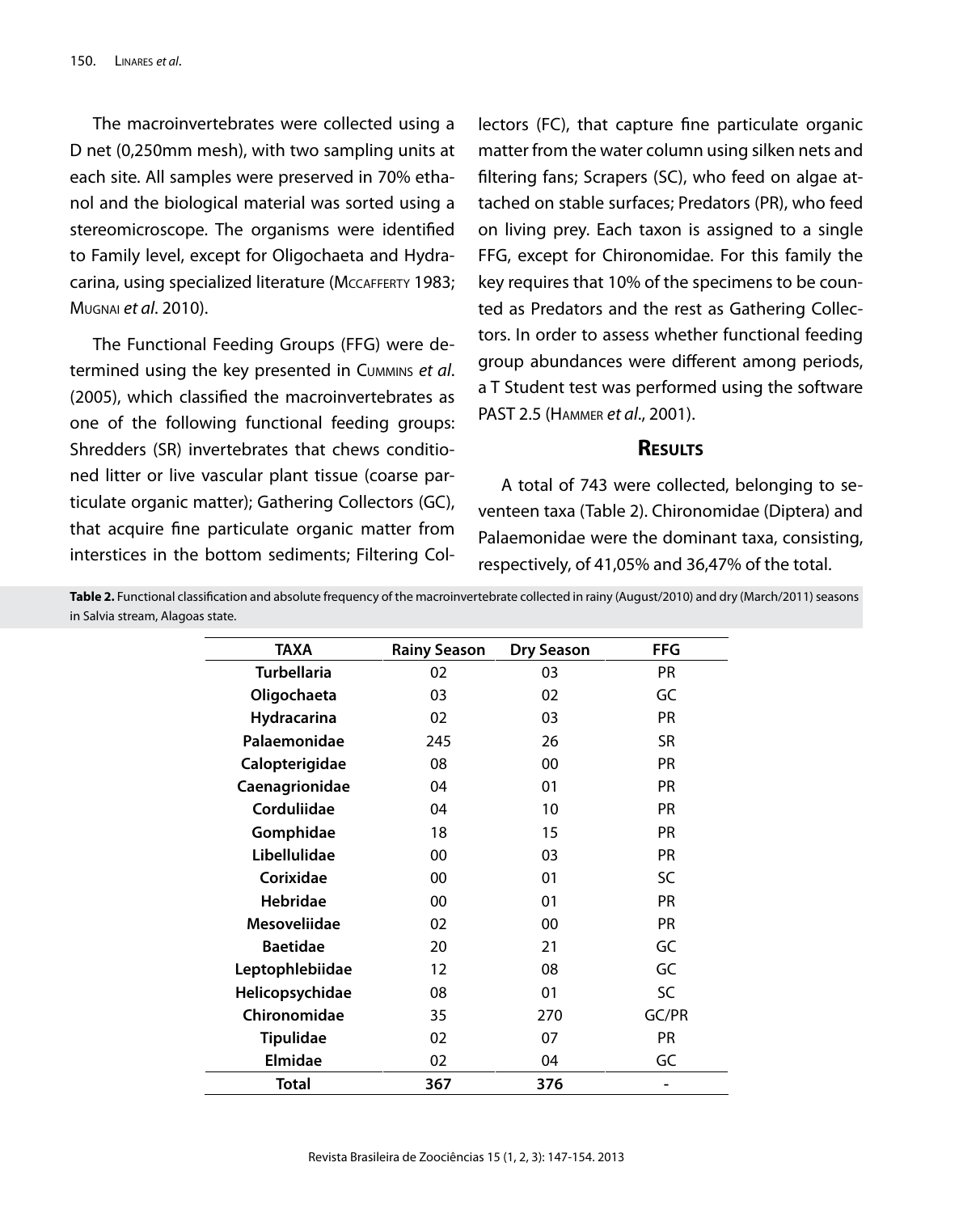Considering the Functional Feeding Groups (Table 3), the Shredders were dominant in the rainy season (66,76%) and the Gathering Collectors were dominant in the dry season (73,94%).

| <b>FFG</b>                 | Rainy | $\%$   | Drv | $\%$   |
|----------------------------|-------|--------|-----|--------|
| <b>Shredder</b>            | 245   | 66,76% | 26  | 06,91% |
| <b>Gathering Collector</b> | 68    | 18,53% | 278 | 73,94% |
| <b>Scrapper</b>            | 8     | 02,18% |     | 0,53%  |
| <b>Predator</b>            | 46    | 12,53% | 70  | 18,62% |

**Total** 367 100,00% 376 100,00%

**Table 3.** Absolute and relative frequencies of the functional feeding groups collected in rainy (August/2010) and dry (March/2011) seasons in Salvia stream, Alagoas state.

The results of the T test showed a significant difference between the two seasons among the Shredders (t:2,7846; p<0,05) and Gathering Collectors (t:6,2401; p<0,05). The Filtering Collectors (t:2,0494; p:0,0658), Scrappers (t:1,7008; p:0,1061) and Predators (t:1,555; p:0,1373) didn't show significant difference between the two studied seasons.

#### **Discussion**

The results show that most of the macroinvertebrates collected are associated to particulate organic matter. The macrobenthic community in Salvia stream is dominated by Shredders and Gathering Collectors, functional feeding groups dependent on the input of riparian vegetation as primary food source. This is expected to a low order stream that drains a forested area, as allocthonous organic matter, mainly leaves from riparian vegetation, is a major energy source of low order woodland streams with well-developed riparian corridors (BENFIELD, 1997; Wallace *et al*., 1997; Cummins *et al*., 2005; Tomanova *et al*., 2006; Clarke *et al*., 2008; Uwadiae, 2010).

The high proportion of both Gathering Collectors and Shredders to Scarpers indicate that the Salvia stream is a very heterotrophic environment. The shading caused by the riparian vegetation limits the growth of autotrophic producers, as described by Vannote *et al*. (1980). This explains the rarity of Scarpers collected on this study. Scrapers and Filtering Collectors are also hindered by the unconsolidated substrate. This king of substrate does not allow the attachment of the algae, further limiting the food source available for the Scarpers, and explain the absense of the filtering collectors to attach themselves to consolidate substrata to capture their food on the water column (Cummins *et al*., 2005).

During the rainy season the benthic community is dominated by the Shredders, which indicates a greater input of coarse particulate organic matter originated from the surrounding terrestrial ecosystem, which corroborates with the results from Rezen-DE & MAZZONI (2005). It should be noted that the only taxon characterized as a Shredder was Palaemonidae (Decapoda). Usually the process of shredding is carried by insect taxa, such as Trichoptera larvae and Plecoptera nymphs. Since none of these insect shredder taxa were collected at this study, the decomposition of plant material form coarse to fine detritus in the Salvia stream is operated by macroconsumers, a pattern that is common in tropical environments (Rosemond *et al*., 1998; Dobson *et al*., 2003;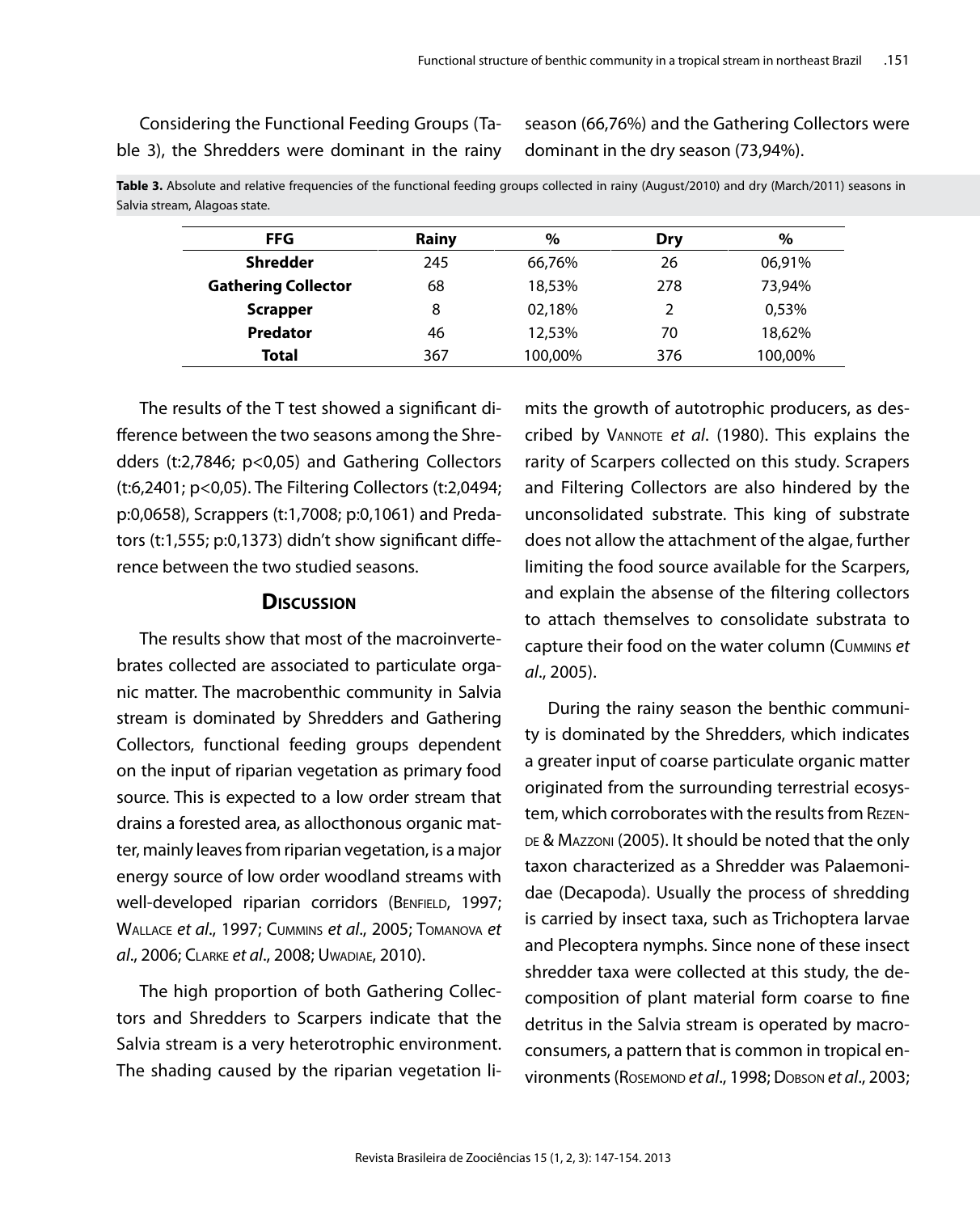Wantzen & Wagner, 2006; Landeiro *et al*., 2008; Benstead *et al*., 2009; Uwadiae, 2010).

The dominance of the gathering collectors during the Dry season indicates lower input of organic matter from the terrestrial vegetation during this season, which turns the benthic community dependent on the fine particulate organic matter present at the interstices of the sediment. It corroborates with other studies that show that the tropical aquatic insects has strong affinity to fine detritus, demonstrating the importance of this food resource and of the Gathering Collector role in these ecosystems (Palmer *et al*., 1993; Tomanova *et al*., 2006; Carvalho & Ueida, 2009; Principe *et al*., 2010; Suga & Tanaka, 2013).

# **Conclusions**

The functional organization of the benthic macroinvertebrates in Salvia stream has clear seasonal patterns, varying from a Shredder dominated system during the Rainy season to a Gathering Collector dominated during the Dry season. This show that the available food resources vary qualitatively among the seasons and that they are critical to the functional organization of the benthic community. It also reinforces the importance of the season to biomonitorng studies. However, it requires further studies to fully understand the dynamics of this environment.

## **References**

- Allan, J.D. & Castillo, M.M. 2007. **Stream ecology: structure and function of running waters**. Dordrecht, Springer.
- Assis, J.S. 2000. **Biogeografia e conservação da biodiversidade – projeções para Alagoas**. Maceió, Catavento, 200p.
- BANFIELD, E.F. 1997. Comparison of litterfall input to streams. *In*: WEBSTER, J.R & MEYER. J.L. Stream organic matter budgets. **Journal of North American Benthological Society 16**: 104-108.
- Benstead, J.P.; March, J.G.; Pringle, C.M.; Ewel, K.C. & Short, J.W. 2009. Biodiversity and ecosystem function in species-poor communities: community structure and leaf litter breakdown in a Pacific island stream. **Journal of the North American Benthological Society 28** (2): 454-465.
- Callisto, M.; Moreno, P. & Barbosa, F.A.R. 2001. Habitat diversity and benthic functional trophic groups at Serra do Cipó, southeastern Brazil. **Revista Brasileira de Biologia 61** (2): 259-266.
- CARVALHO, E.M. & UIEDA, V.S. 2009. Diet of invertebrates sampled in leaf bags incubated in a tropical headwater stream. **Zoologia 26** (4): 694-704.
- Chavet, S.; Kosmala, A. & Statzner, B. 1998. Biomonitoring through biological traits of macroinvertebrates: perspectives for a general tool in stream management. **Archiv für Hydrobiologie 124**: 415-432.
- Clarke, A., Mcnally, R., Bond, N. & Lake, P.S. 2008. Macroinvertebrate diversity in headwater streams: a review. **Freshwater Biology 53**: 1707-1721.
- Compin, A. & Céréghino, R. Spatial patterns of macroinvertebrate functional feeding groups in streams in relation to physical variables and landcover in southwestern France. **Landscape Ecology 22**: 1215-1225.
- Cummins, K.W. 1973. Trophic relations of aquatic insects. **Annual Review of Entomology 18**: 183-266.
- Cummins, K.W. 1974. Structure and function of stream ecosystems. **Bioscience 24**: 259-266.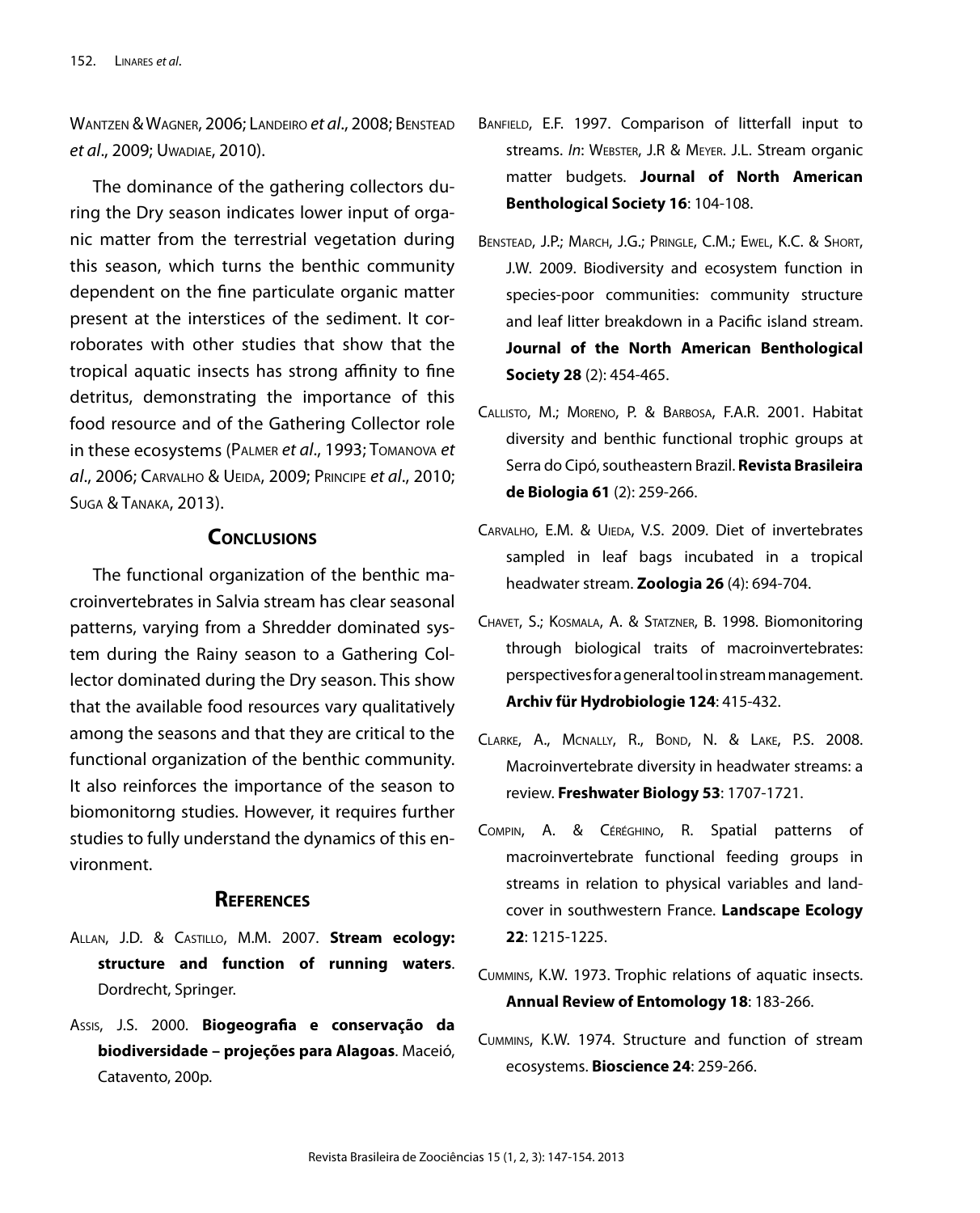- Cummins, K.W. & Klug, M.J. 1979. Feeding ecology of stream invertebrates. **Annual Review of Ecology and Systematics 10**: 147-172.
- Cummins, K.W.; Merritt, R.W. & Andrade, P.C.N. 2005. The use of macroinvertebrate functional groups to characterize ecosystem attributes in selected streams and rivers in south Brazil. **Studies on Neotropical Fauna and Environment 40** (1): 69-89.
- Dobson, M.; Mathooko, J.M.; Ndegwa, F.K. & M'erimba, C. 2003. Leaf litter processing rates in a Kenyan highland stream, the Njoro River. **Hydrobiologia 519**: 207- 210.
- Hammer, O.: Harper, D.A.T. & Ryan, P.D. 2001. PAST: paleontological statistics software package for education and data analysis. **Palaeontologia Electronica 4** (1): 1-9.
- Landeiro, V.L.; Hamada, N. & Melo, A.S. 2008. Response of aquatic invertebrate assemblages and leaf breakdown to macroconsumer exclusion in Amazonian "terra firme" streams. **Fundamental and Applied Limnology 172** (1): 49-58.
- Mccafferty, W.P. 1983. **Aquatic entomology: the fisherman's and ecologists' illustrated guide to insects and their relatives**. Boston, Jones and Bartllet Publishers.
- Merritt, R.W. & Cummins, K.W. 1996. **An introduction to the aquatic insects of North America**. Dubuque, Kendall/Hunt.
- Mugnai, R.; Nessimian, J.L. & Baptista, D.F. 2010. **Manual de identificação dos macroinvertebrados aquáticos do estado do Rio de Janeiro**. Rio de Janeiro, Technical Books.
- Oliveira, A.L.H. & Nessimian, J.L. 2010. Spatial distribution and functional feeding groups of aquatic insect

communities in Serra da Bocaina streams, southeastern Brazil. **Acta Limnologica Brasiliensia 22** (4): 424-441.

- PALMER, C.; O'KEEFE, J.; PALMER, A.; DUNNE, T. & RADLOFF, S. 1993. Macroinvertebrate functional feeding groups in the middle and lower reaches of the Buffalo river, eastern Cape, South Africa, I: dietary variability. **Freshwater Biology 29**: 441-453.
- POFF, N.L. 1997. Landscape filters and species traits: towards mechanistic understanding and prediction in stream ecology. **Journal of the North American Benthological Society 16**: 391-409.
- PRINCIPE, R.E.; GUALDONI, C.M.; OBERTO, A.M.; RAFFAINI, G.B. & Corigliano, M.C. 2010. Spatial-temporal patterns of functional feeding groups in mountain streams of Córdoba, Argentina. **Ecología Austral 20**: 257-268.
- Rabeni, C.F.; Doisy, K.E. & Zweig, L.D. 2005. Stream invertebrate community functional responses to deposited sediment. **Aquatic Sciences 67**: 395-402.
- Rezende, C.F. & Mazzoni., R. 2005. Seasonal variation in the input of allochthonous matter in na Atlantic Rain Forest stream, Ilha Grande-RJ. **Acta Limnologica de Brasiliensia 17** (2): 167-175.
- Righi-Cavallaro, K.O.; Roche, K.F.; Froelich, O. & Cavallaro, M.R. 2010. Structure of macroinvertebrate communities in riffles of a neotropical stream in the wet and dry seasons. **Acta Limnologica Brasiliensia 22** (3): 306- 316.
- Rosemond, A.D., Pringle, C.M. & Ramírez, A. 1998. Macroconsumer effect on insect detritivores and detritus processing in a tropical stream. **Freshwater Biology 39**: 515-523.
- SANTOUL, F.; CAYROU, J.; MASTRORILLO, S. & CÉRÉGHINO, R. 2005. Spatial patterns of the biological traits of freshwater